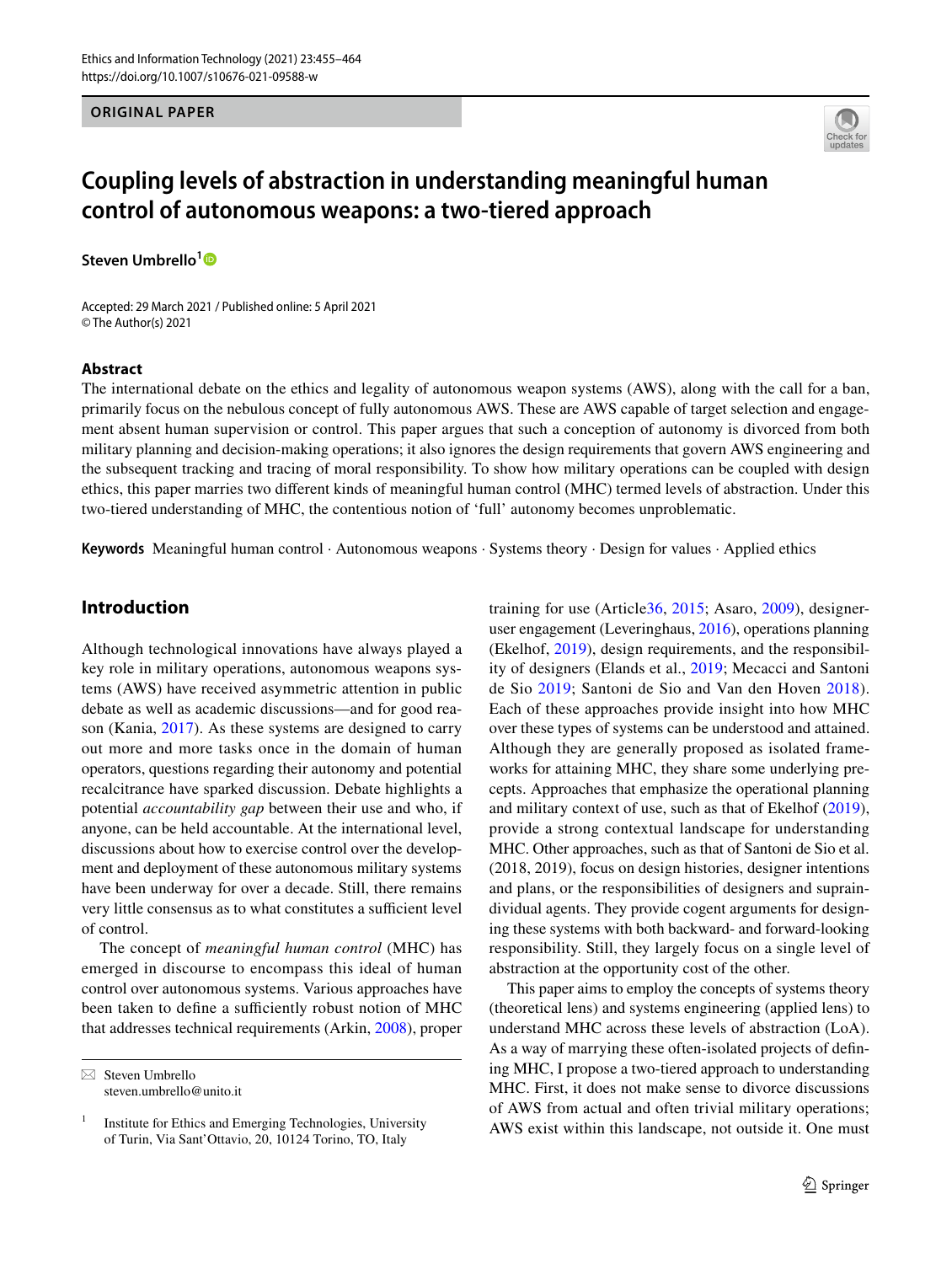therefore situate AWS within their operational context—the operational LoA—in order to understand them. However, this does not mean there are no accountability gaps in terms of technical (fully)AWS. The question of design remains important for determining the responsiveness of a system to the relevant moral reasons of the relevant agents, thereby creating the design LoA. By coupling these two LoA, we can account for the technical and full autonomy of certain types of AWS. Many of the issues associated with (fully)AWS can thus be rendered non-issues.

It should be noted that this paper does not advocate *for* the development of (fully)AWS. Rather, it focuses on the notion of control over certain types of AWS in light of how current military operations actually function and design practices contribute to control. At the very least, this paper highlights a potential gap that theorists and policymakers can address when formulating their own arguments for whether/how AWS are ethically problematic or for the prohibition of certain types of AWS.

The paper is divided into the following sections. The frst section briefy outlines both systems theory and systems engineering, which provide the conceptual lenses for understanding the coupling of operational and design LoA. The second section details the operational LoA, while the third section details the design LoA. Section four, which forms the bulk of this paper, discusses how both LoA are fundamental to a holistic understanding of MHC—and that the notion of full autonomy is actually unproblematic. Section fve presents some of the limits of this approach, as well as some directions for future research. The fnal section concludes the paper.

# **Systems theory and systems engineering**

The term 'systems theory' is *prima facie* self-explanatory. Still, its spelt-out defnition merits mentioning *why* a paper conceptualizing a theory of MHC and its application (i.e., design) warrants any discussion of more abstract ontology. There are multiple reasons for drawing an ontology. First, the primary reason for adopting systems theory as the ontological framework for this investigation is that it (implicitly) characterizes the two levels of abstraction for understanding MHC discussed in the following sections. The operational level of control is characterized by a plurality of actors and networks that complicates—yet also constitutes—how military operations are structured, planned, and carried out. Likewise, the design level of control is fundamentally built on the notion of tracking and tracing networks of systems and actors in both the design histories and use of those systems. Second, systems theory is the theoretical framework from which systems engineering derives. As discussed below, systems engineering developed in the domain of defence. It is essentially the practical and managerial imple-mentation of a systems thinking<sup>[1](#page-1-0)</sup> ontology.

Systems theory is broadly understood as the interdisciplinary study of organized and complex systems (Whitchurch & Constantine, [2009](#page-9-8)). A system can be conceived as a connected cluster of co-constitutive and co-varying parts, which can be synthetic and/or biological. A system is fundamentally constrained by spatiotemporal vectors, altered by its context (environment), and defned by its architecture and teleology. Its teleology, for instance, is expressed in the operation of the system itself (Adams et al., [2014\)](#page-8-1). Systems are thus often characterized as being more than the sum of their constituent parts when expressing emergent behavior (Dudo et al., [2011;](#page-9-9) Wan, [2011\)](#page-9-10) or synergy (Haken, [2013](#page-9-11)). For this reason, an alteration at any given node(s) of the system can result in alterations at other node(s), as well as in resulting behavior (if applicable). One of the aims of systems theory, then, is to map out behavior patterns in these complex systems in order to better predict future behaviors given environmental inputs.

The above is particularly true of systems that adapt and learn (i.e., machine learning) from their environmental contexts (Aliman, [2020;](#page-8-2) Ivanov, [1993;](#page-9-12) Wernaart, [2021](#page-9-13)). Similarly, any single system can both support and constrain other systems to make them more or less robust. Overall, systems theory seeks to understand the kinetics of systems, their pressures and conditions, and the general methods or tools that can be extrapolated for use in understanding other systems at all levels of recursion (Graham et al., [1994\)](#page-9-14) across a variety of felds (i.e., biology, chemistry, ecology, engineering and psychology). Such understanding aims to optimize equifinality (Beven, [2006](#page-9-15)).

Unlike approaches specifc to a single system or domain, general systems theory (GST) intends to develop tools and methods for a general understanding of complex systems (Von Bertalanfy, [1972\)](#page-9-16). GST distinguishes between system types in terms of activity and passivity. Active systems are characterized by structures or components that engage in processes or otherwise exhibit active behavior. Passive systems are those structures that are engaged or processed. Any given system can be both passive and active at any given spatiotemporal vector. An AWS is a passive system when it is powered down or lacks a power source. However, it becomes an active system when it is booted and deployed in the feld. Systems can also be composed of passive and active systems. This framing becomes particularly relevant for an ontological understanding of complex AI systems that employ what are often considered opaque algorithmic

<span id="page-1-0"></span><sup>1</sup> Here, the term 'systems thinking' is used in the verbial sense. It refers to conceptualizing things in terms of systems or, more pointedly within the axioms of systems theory.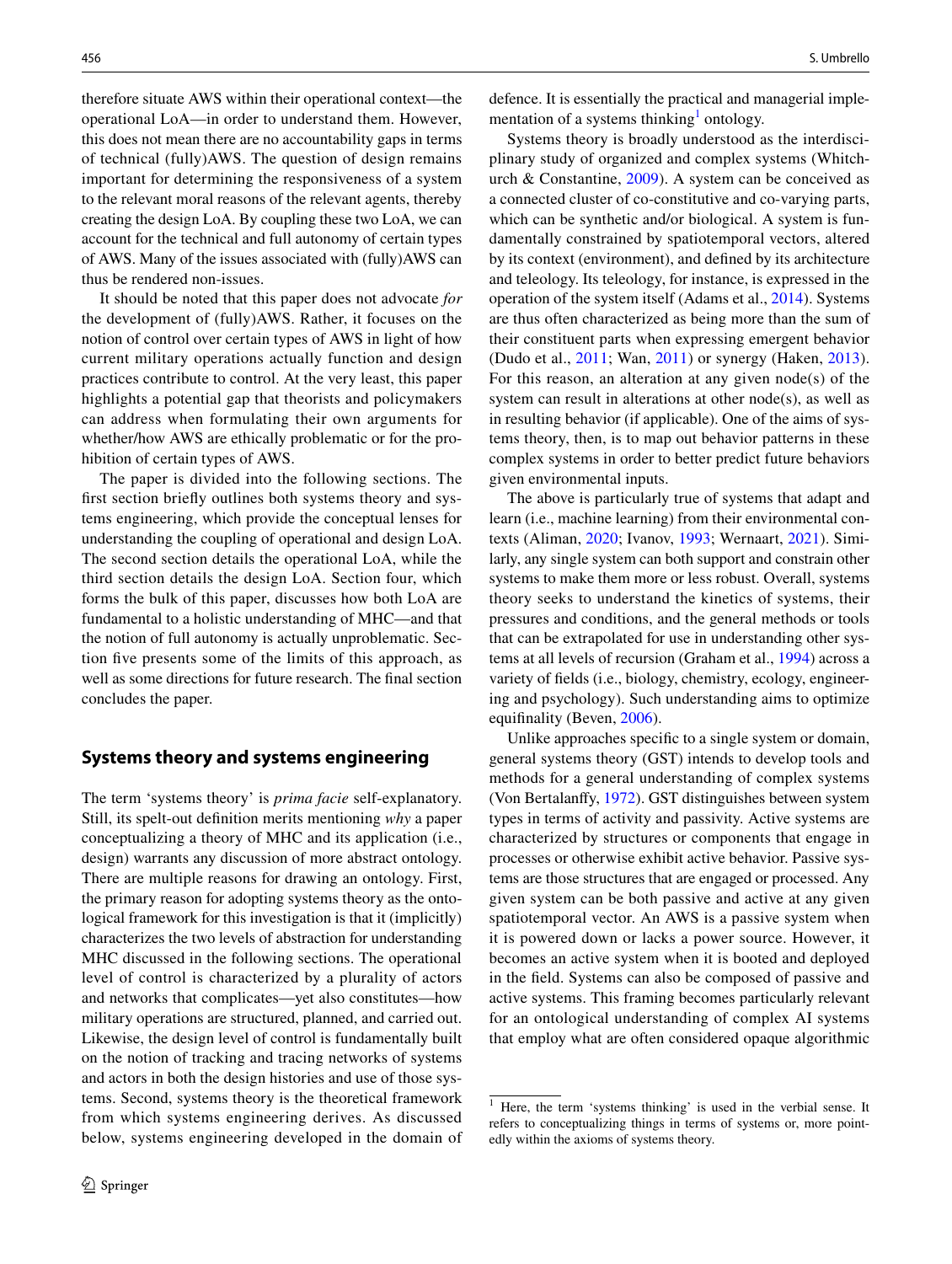processes. Such processes result from hybrid machine learning and neural network systems (Boscoe, [2019](#page-9-17); Turilli & Floridi, [2009](#page-9-18); Wachter et al., [2017\)](#page-9-19). Given the complexity and necessity for directing optimal systems design, the applied domains of GST become particularly relevant especially the domain of systems engineering.

Systems engineering takes this multidisciplinary approach to understanding systems and applies it the understanding, design, management, and deployment of engineered systems to ensure optimized equifnality over their lifecycles (Adams et al., [2014](#page-8-1); Thomé, [1993](#page-9-20)). More specifcally, engineered systems are designed to ensure that their constituent parts work synergistically so emergent behaviors are benefcial. Aside from this, systems engineering draws on many overlapping, human-centric disciplines such as risk analysis, organizational studies and project management (these disciplines parallel the operations planning approach in Ekelhof's, [2019](#page-9-4) conception of MHC). It is also informed by technical disciplines such as requirements engineering, cybernetics, software and electrical engineering, and industrial engineering, among others. It thus holistically frames engineering processes as part of the larger system that conditions the project being undertaken.

On a pragmatic level, systems engineering involves anticipating client needs and specifc design requirements early on in the development cycle. When these have been accounted for, engineers can then move on to design synthesis and system validation while always maintaining a holistic picture of the lifecycle of system development (i.e., systems *thinking*). To do this successfully, designers must consider all of the stakeholders potentially implicated by the system along with their values as pertaining to the design project. This latter point on stakeholders, which will be discussed in greater detail in the following sections, is directly in line with theories of responsible innovation—particularly value sensitive design (VSD). The conception of MHC detailed by Santoni di Sio et al. arises from and aligns with VSD, which unfolds at the design LoA. By a similar token, systems thinking in general (i.e., systems theory+systems engineering) provides a reasonable tool for framing common ground and the need to combine the two LoA for an equally holistic understanding of MHC. The following section begins by outlining the operational LoA for MHC.

# **Meaningful human control: the operational level**

Ekelhof ([2019](#page-9-4)) approaches MHC by predicating it on military operation practice that both supports and constrains targets in areas of operations. Her approach relates to MHC in that it is a function of the role of designers [as with Santoni di Sio et al. (2018, 2019)] and of technical targeting procedures (as with Leveringhaus ([2016](#page-9-3))]. But Ekelhof's approach difers in its level of abstraction by focusing on higher level of organization and operational control of the military as a supraindividual agent. This addresses the fact that the 'autonomy' of AWS (and of any human agent in the military, such as soldiers) is necessarily constrained by such operations. The result of these constraints is that 'full' autonomy, which is often construed in discussions on AWS, is not 'full' in the sense that is often implied (e.g., self-determining agents). Instead, it is restricted to various operational decisions and planning a priori to deployment and operations.

Ekelhof uses a case of conventional air operations to frame human involvement in operations through a dynamic targeting process. By framing the role of human agent decision-making within distributed systems, she outlines ways policymakers and theorists can determine how military planning and operations *actually* function. AWS can then be deployed within the context of use of these practices. Characterizing the human role in military decision-making, she outlines a six-part preoperational briefng package followed by a six-step landscape for mission execution. I briefy summarize them below.

### **Pre‑mission**

### **The briefng**

Before the mission is undertaken, the air component receives a briefng with information on mission execution. Such briefngs are often highly detailed with information such as "target location, times, and munitions"; however, they are less detailed when we consider dynamic targeting in situ (Ekelhof, [2019](#page-9-4), p. 345). Such information is distributed to various domains of operations to specialists, who then vet and use it in more detailed planning. The executers of the mission, in this case fghter pilots, are then brought in for briefng on the mission details. The pilots take the time to study the information provided while also taking care of any last-minute preparations for execution.

The following six components can be included in the briefng package:

- 1. Target (a military compound) description consisting of all available knowledge;
- 2. Target coordinates;
- 3. A collateral damage estimation (CDE) to give operators an estimate (not certainty) of expected collateral damage (NATO 2016). In this example, the risk of collateral damage is low as long as predetermined mitigating techniques are applied;
- 4. Recommendations for the quantity, type, and mix of lethal and nonlethal weapons needed to achieve the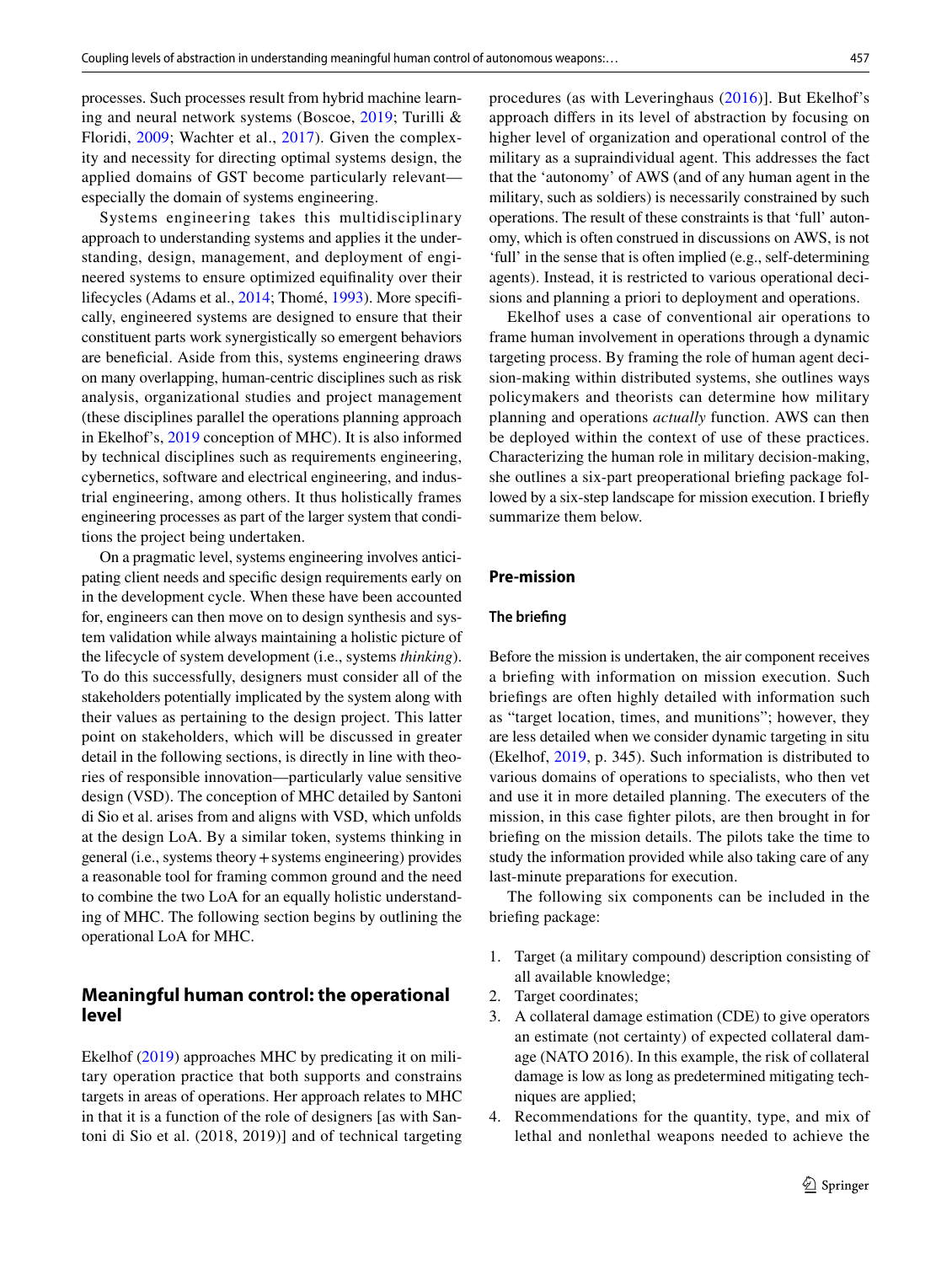desired efects (i.e., weaponeering solution) (USAF, [2017\)](#page-9-21). In our example, these are GPS-guided munitions;

- 5. The joint desired impact, which is used as a standard to identify aim points; and
- 6. A weather forecast that, in this case, describes a night with overcast condition (clouds cover most or all of the sky) and heavy rainfall (Ekelhof, [2019,](#page-9-4) p. 345).

Coupled with other information such as the rules of engagement, the operator can then leave to execute the mission.

### **In situ operations**

#### **Step 1: Find**

To fnd the target for operations, intelligence and data are required. Such targets are pre-programmed in the navigation systems of both the fghter jet and the payload. Whereas a dynamic target requires in situ data collection, the task here involves arriving at the preprogrammed "weapon's envelop (i.e., the area within which the weapon is capable of efectively reaching the target)". This process is displayed on the operations heads-up display (Ekelhof, [2019](#page-9-4), p. 345).

#### **Step 2: Fix**

Once the operator arrives within the weapon's envelope, onboard systems aim to positively identify the target confrmed during operational planning. This ensures payload delivery complies with relevant military and legal norms (e.g., NATO, [2016\)](#page-9-22). In this case, targets were preplanned and confrmed. For positive target identifcation, the operator usually does not engage in visual confrmation; instead, they refer to onboard systems and the validation that took place during operational planning to ensure lawful engagement of the identifed target. Even in this fxed case of pre-planning, the human pilot does not need to attend to anything else during this phase other than arriving within the weapon's envelope (Ekelhof, [2019,](#page-9-4) pp. 345–346).

#### **Step 3: Track**

The operator tracks the target within the weapon's envelope to ensure the continuity of positive identifcation. This also provides concurrent updates regarding the position and status of the target. In the case of a static target (e.g., a military compound), tracking is relatively straightforward and involves simply entering the weapon's envelope as in the fx phase (Ekelhof, [2019,](#page-9-4) p. 346).

#### **Step 4: Target**

During this phase, the relevant rules of engagement (RoE), laws of armed confict (LoAC) and other targeting rules are invoked to ensure lawful targeting and deployment. These also address other considerations, such as issues related to collateral damage and risk factors that may result to one's own forces. In this predetermined and validated target case, the legal and military experts who vetted the target permit the pilot to simply input relevant data into the vehicle and weapons payload delivery systems to ensure proper execution. Given the visually impairing weather conditions, any further collateral damage estimates cannot be attained. Planning at pre-mission stages validated that collateral damage estimates were low and were conducted according to the norms that govern them. The human pilot thus does not actively participate or intervene beyond piloting the vehicle into the weapon's envelope (Ekelhof, [2019](#page-9-4), p. 346).

#### **Step 5: Engage**

Once the operator enters the designated weapon's envelope, the onboard computer suggests to the pilot the most opportune time for releasing the payload to ensure effectiveness. This suggestion is based on its knowledge of the capabilities of the equipped weapons system. Given that the payload system itself is GPS guided, there is no need for any other forms of targeting based on visual identifcation. Once the pilot authorizes the release of the weapon, the munitions guide themselves to the target (Ekelhof, [2019,](#page-9-4) p. 346).

#### **Step 6: Assess**

At this point, the results from the previous stage are assessed to determine the efects of the strike. Of course, a visual assessment from the pilot can be impaired by a number of factors (weather conditions, in this case). Similarly, visual assessments of collateral damage from the vantage point of a pilot may fail to accurately reflect the efficacy of the strike and its consequences. In the case of aerial engagements such as this, ground support forces may be required for a more accurate assessment of engagement (Ekelhof, [2019,](#page-9-4) p. 346).

In considering MHC then, it appears that most (if not all) of the performance latent to each step is beyond the pilot's control. It could be argued that this is emblematic of contemporary aerial operations more generally. While the pilot can be seen as in direct operational control of some of the operation, piloting the craft to the weapon's envelope and engaging in weapons release, this type of control is not sufficiently meaningful. This is because the pilot lacks full "cognitive clarity and awareness" of the situation within which they are participating (Article [36, 2015](#page-9-1)). The privation begs the underlying question of whether the pilot actually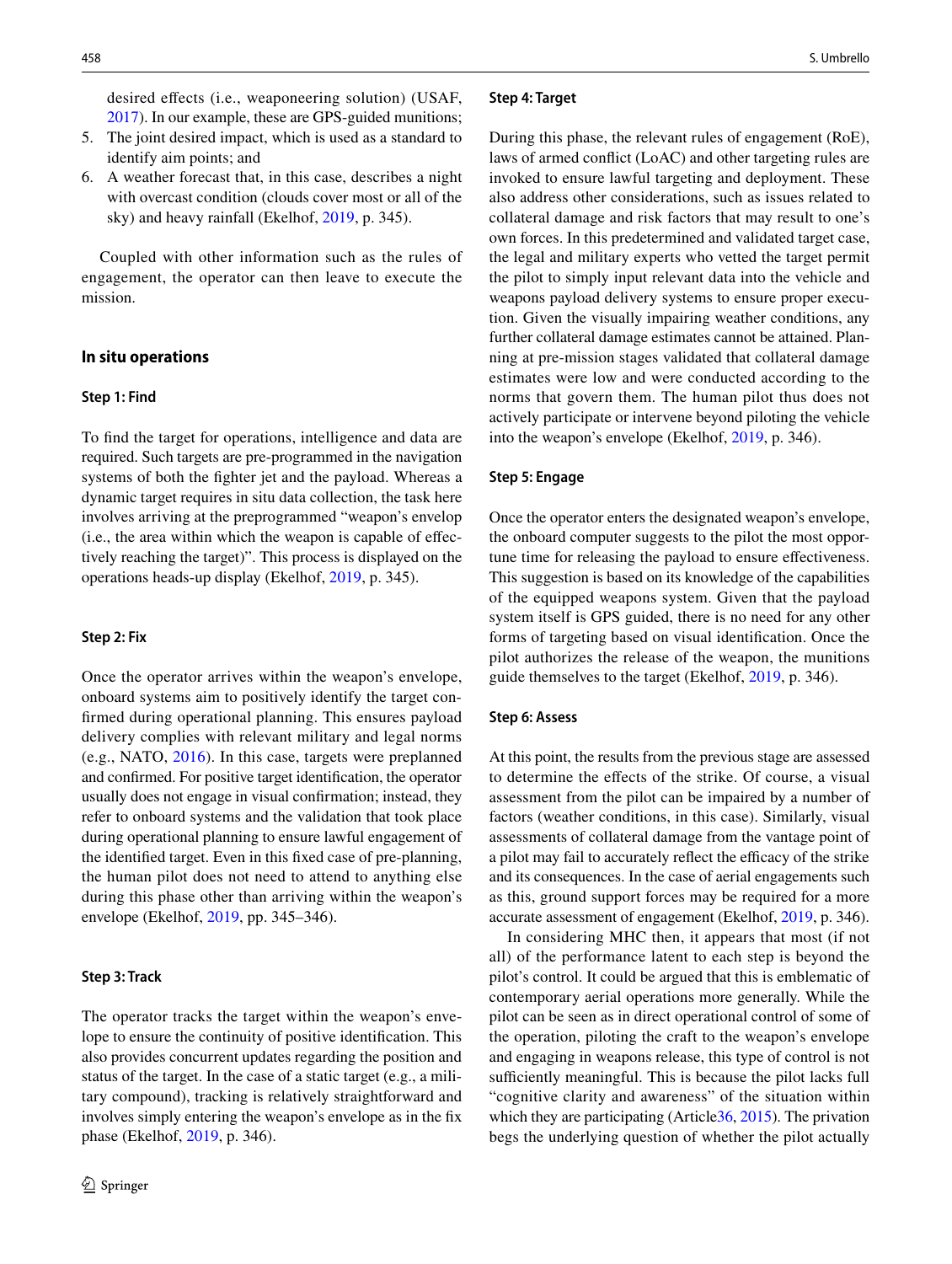possesses levels of clarity and awareness sufficient enough to be deemed substantial in a meaningful way.

Discussions at the pilot level could provide some future insight both for operations employing AWS as well as modern aerial crafts. But these would converge on the operator, which is the wrong vector. Alternatively, such discussions should emphasize how the military as a supraindividual agent (i.e., an organization) can have MHC over targeting operations. Because of this, the ongoing international debate on AWS focuses overly much on the deployment stage of AWS and their relations to individual operators. In doing so, the debate attempts to locate the vector for MHC between those two agents (AWS-human). But it ignore the broader covariance of the distribution of labour between agents within a military complex that determines decisionmaking practices. The steps outlined above, particularly the pre-mission briefng stage with its collateral damage and proportionality assessments, are largely sidelined in these discussions.

This approach shows the need for a distributed notion of MHC to accurately account for numerous decision and measures undertaken by different agents in the broader decision-making mechanism before deployment. Diferent agents have diferent levels of control over any given vector in the process. Any sufficient conception of MHC must therefore refect this. Of course, this does not negate the role that human operators play. Rather, it positions the role within the larger distributed network of decision-making. Here, 'full autonomy' is not full in the sense that is commonly intuited. It is constrained by the larger apparatus within which it forms a part.<sup>[2](#page-4-0)</sup>

# **Meaningful human control: design level[3](#page-4-1)**

The second level of abstraction is drawn from the account for MHC by Santoni di Sio et al. (see Mecacci and Santoni de Sio [2019](#page-9-6); Santoni di Sio and van den Hoven [2018](#page-9-7)). Their view strays from existing approaches to describing MHC to provide a philosophical account of MHC. For them, MHC is the co-variance between the behavior of a system and the intentions or reasons behind an agent's decisions and actions. Systems can be designed in ways that permit agents to forfeit some of their direct operational control while still possessing global control over the system itself. This means that more, rather than less, levels of autonomy may (in certain cases) permit more salient control of a system. As mentioned in the preceding section, more direct operational control has little meaning in the desired sense for autonomous systems. In their approach, clearer lines of accountability can be drawn when humans remain 'in-the-loop' over a system. As tracking the relevant reasons behind an agent's decisions is a necessary condition for MHC, the retention of humans 'in-the-loop' allows MHC.

Their approach to MHC is functionally comprehensive in its breadth, which looks beyond individual systems to the whole sociotechnical infrastructure wherein systems are embedded. Although the specifc design and deployment of systems implicate important factors in understanding MHC, they cannot be understood in isolation from the infrastructures, organizations, and other agents who are inextricably connected to their design, deployment and use (Umbrello, [2020\)](#page-9-23). The approach focuses on the design level because it describes MHC as something that can be designed *for* by engineers. In other words, MHC are technical design requirements—not only for the system itself, but also for relevant sociotechnical infrastructures. In order to design for MHC, two necessary conditions must be met: tracking and tracing. Satisfaction of these two conditions permits a more comprehensive conception of MHC that reaches beyond that of solely end users. Here, a level of meaningful control is extended to agents such as designers and policymakers along with organizations and states. With this control comes clearer lines for attributing responsibility.

### **Tracking and tracing conditions**

The tracking condition deals with how responsive a system is to the actions consequent of human reasons.<sup>[4](#page-4-2)</sup> It is more comprehensively defned as:

*First necessary condition of meaningful human control*. In order to be under meaningful human control, a decision-making system should demonstrably and verifably be *responsive* to the *human* moral reasons relevant in the circumstances - no matter how many system levels, models, software, or devices of whatever nature separate a human being from the ultimate efects in the world, some of which may be lethal. That is, decision-making systems should *track* (relevant) human moral reasons. (Santoni de Sio & van den Hoven, [2018](#page-9-7), p. 7)

<span id="page-4-0"></span><sup>2</sup> This echoes (and Ekelhof repeats it as well) the Defence Science Board's statement that "there are no fully autonomous systems just as there are no fully autonomous soldiers, sailors, airmen or Marines" (USSB, [2012](#page-9-24), p. 23).

<span id="page-4-1"></span>Much of description in this section is adapted from a paper I published previously, which offers a similar recounting of Santoni di Sio et al.'s version of MHC (Umbrello [2020\)](#page-9-23).

<span id="page-4-2"></span>Here, the term 'reasons' is understood as any element that can both prompt and demonstrate human behavior, such as objectives, programs, and strategies.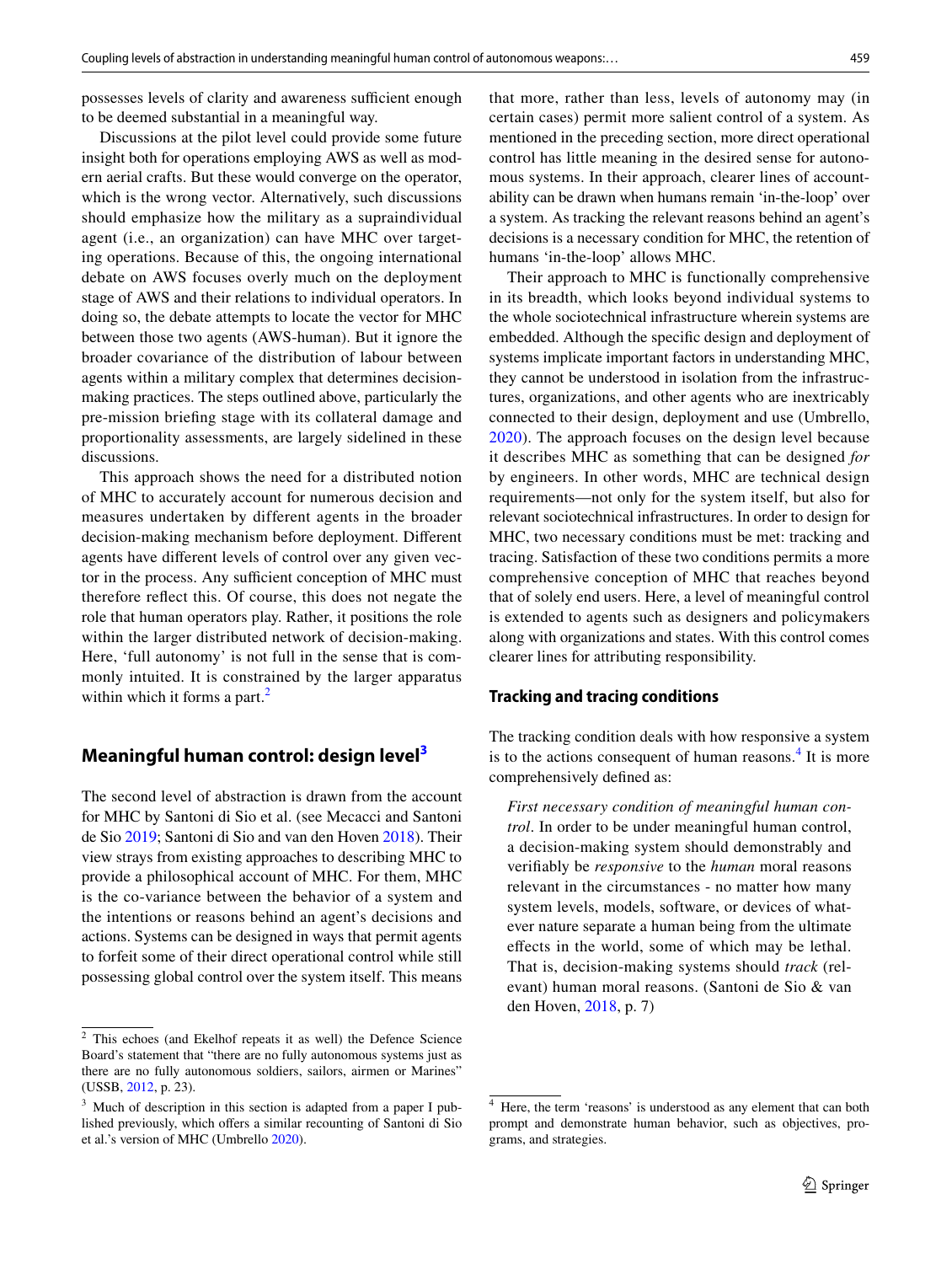The tracing condition is different given that it asks whether it is possible to delimit the human agent(s) along the design and deployment history of the system. This means designers, manufacturers, users, and others who are capable of: (1) understanding the system's potential; and (2) recognizing their moral responsibility for the deployment and use of a system (i.e., the liability of moral consequence). Santoni de Sio and van den Hoven [\(2018](#page-9-7)) defne tracing more thoroughly as:

*Second necessary condition of meaningful human control*: in order for a system to be under meaningful human control, its actions/states should be traceable to a proper moral understanding on the part of one or more relevant human persons who design or interact with the system, meaning that there is at least one human agent in the design history or use context involved in designing, programming, operating and deploying the autonomous system who (a) understands or is in the position to understand the capabilities of the system and the possible efects in the world of the its use; (b) understands or is in the position to understand that others may have legitimate moral reactions toward them because of how the system afects the world and the role they occupy. (p. 9)

MHC is attained by agents who can satisfy both of these conditions; only then can they be said to have MHC over a system. This means AWS can *prima facie* fall under the MHC of (an) agent(s) when they are designed to support the values of accessibility and explicability (explainability and transparency), which manifest in system behavior, as much as possible. If a system is able to explain its internal decision-making (explicability) and if such systems are themselves transparent (also a factor of explicability), then they can be brought under MHC more easily at least in theory. This is because agent understanding of the use and deployment of a system can be more easily attributed to the design architecture of the system.

With these two necessary conditions, this approach to MHC ultimately entails a defnition of control that is more nuanced and stringent than operational control. The latter demands full, direct control. But control over design is more stringent than direct operational control because it precludes the attribution of human control to systems just because they have an agent 'in-the-loop' (e.g., a soldier co-commanding a feld operation with an AWS). Even if a commander has a kill switch or can visibly see the current status and activities of an AWS, this does not necessarily mean they are equipped to understand why the system does what it does. In such cases, MHC by the end user is unattainable because the tracing condition cannot be fulflled due to the opacity of the system. Other agents, such as designers, programmers, the military institution, or even the state. may very



<span id="page-5-0"></span>**Fig. 1** Level of Autonomy. Source: (Sharkey, 2014)

well understand what is going on in the 'black box' of the AWS. The system could successfully track the reasons of those agents. Those agents may indeed be capable of understanding the behavior exhibited by the system. Based on the tracking of their primary and more proximal reasons, they could then be held responsible for the behavior exhibited by the system the system along with the way it acts. In the end, these agents have MHC over the AWS. It is here that we can begin to see how the design level can help navigate the distributed nature of military operations planning that was discussed regarding the operational level of MHC.

The Santoni de Sio et alia account for MHC, which is far more nuanced than presented here, delves into various types of reasons (e.g. proximal and distal ones) (Mecacci & de Sio, [2019\)](#page-9-6). This paper aims to take a more meta-normative approach of combining these theories into a unifed notion of MHC. The following section begins this project by discussing how the two LoA are complementary. Both are underscored by a systems thinking perspective and both can be optimized via a systems engineering approach to operational and design innovation.

# **MHC as design thinking and design engineering as MHC**

### **Technical full autonomy and AWS**

As mentioned in the introduction, the central premise of a possible ban on AWS is grounded in a certain level of autonomy that results in an accountability gap in the event of recalcitrance. Sharkey (2014) aptly describes fve levels of technical autonomy that can describe AWS targeting (Fig. [1](#page-5-0)). The least problematic stage is level 1 (although Ekelhof's analysis arguably brings into question which human). Levels 4 and 5 are arguably the most problematic. Both are seen as dangerous due to how an AWS selects a target (i.e., systemic opacity, computer vision, etc.) and its technical ability to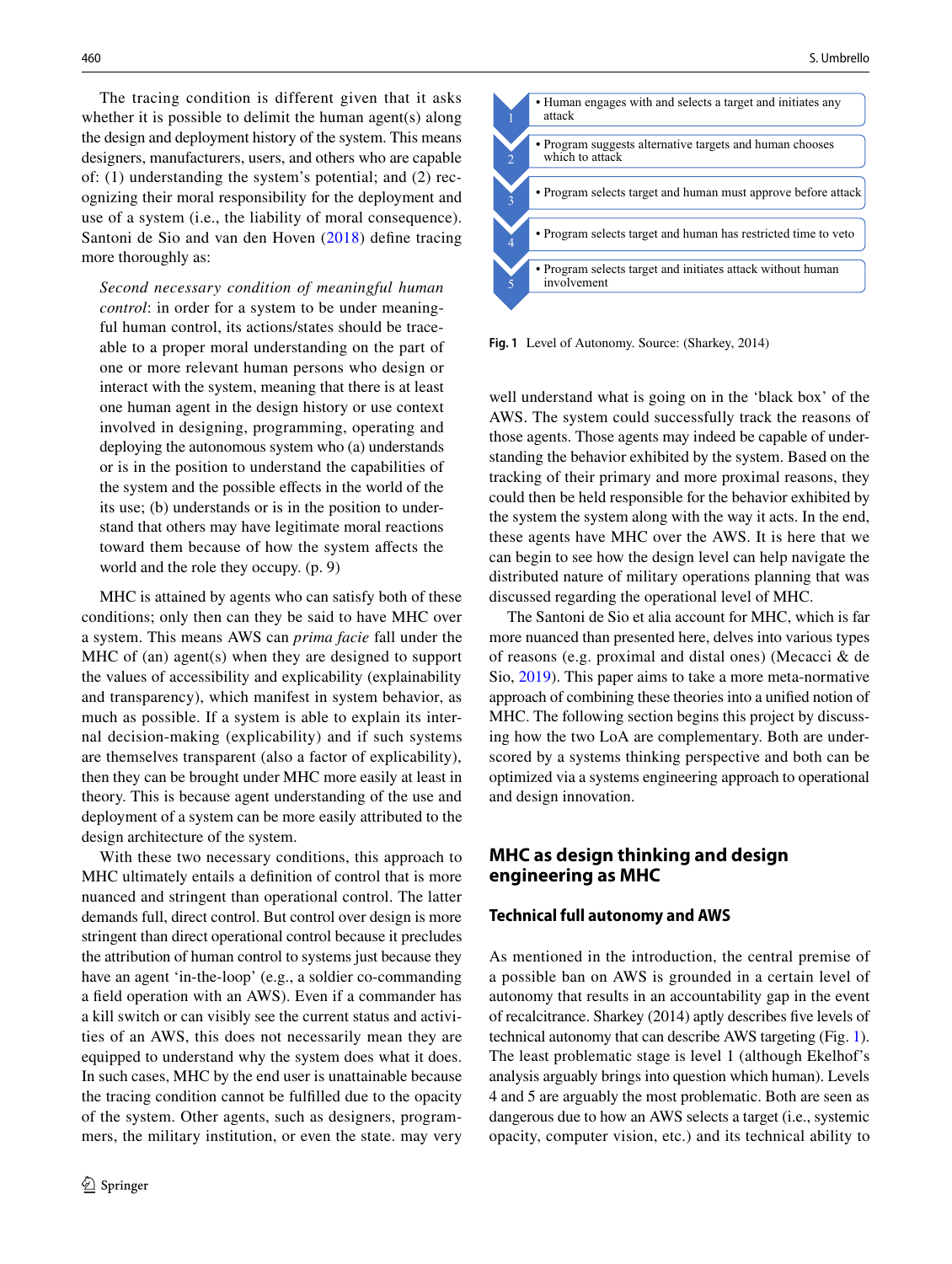do so as a function of various targeting norms and the rules of engagement. Level 4 questions the cognitive clarity of a human operator who has veto power when determining the validity of the target(s) chosen by the system. Regardless, Level 5 is typically the subject of debate as it is considered the descriptor of full autonomy in terms of AWS.

Here, we can already begin to tease out some of the issue with problematizing autonomy per se. There are convincing arguments contra AWS other than the supposed accountability gap proposed by the above ordinance, such as the dehumanization of war and its deleterious efects on human dignity. But it appears that *actual* military operations planning and deployment intuitively constrains the autonomy of any given agent, soldier, or AWS to being a function of a larger a priori plan. This plan bears little, if any, intrinsic operational value outside their functional capacity to carry out such plans. Of course, this does not extricate the AWS deployed within such constraints from the possibilities of limitless actions or wanton recalcitrance. As a predicate for technical design requirements, technical design must refect both the proximal and distal intentions and goals of relevant agents within the deployment envelope. These would be the commanders who employ such weapons in their area of operations as well as potential human operators who may be engaging with them symbiotically on the ground (e.g., aerial AWS such as fully autonomous drones). Regardless, the system capacity to respond to the relevant moral reasons of relevant agents must be considered a foundational variable in the weaponeering decision-making process for any given context of deployment in the pre-mission stages.

#### **Coupling levels of abstraction for MHC**

Systems theory (and in practice, systems thinking) provides salient ground for thinking about these various LoA. The procedural process of operational planning and target identifcation form the higher, or meta-, level of MHC as clearer lines of causality can be conceptualized. This culminates in weapons release and efficacy assessments. Similarly, the design level of MHC is functionally dependent on a systems understanding of both *tracing* design histories as well as *tracking* the responsiveness of autonomous systems to the relevant moral reason(s) of the relevant agent(s) in the design and use chains for such systems. Theoretically speaking, both LoA are predicated on systems or networks of interconnected nodes (Fig. [2](#page-6-0)). Similarly, both LoA feed into one another despite their diferent scopes. Within the operational level, the bounds in which weaponeering decisions are made prior to deployment are contingent on the functionality of the system itself in order for it to be chosen as the most salient means for carrying out the intended mission. But how such technical responsiveness to the on-the-ground needs for successful mission completion is not contingent on those



<span id="page-6-0"></span>**Fig. 2** The superordinance of Systems Theory and Engineering over the two levels of abstraction of MHC

types of pre-mission assessments. System-level recalcitrance can jeopardize the overall level of MHC even when the system is bound by the operational level of control.

Weaponeering decisions must thus be refected at the design level in order for those decisions to be sufficiently salient prior to deployment. In this sense, the operational level feeds down into the design level by supplying the norms, objectives, and intentions necessary for deployment to be lawful. These are also necessary for the operational level to be holistic in terms of the sufficiency of control. Likewise, the various agents that are essential to pre-mission planning operations form part of the population of relevant moral agents (or collectively as a supraindividual agent); these agents permit the design level to *actually* design AWS so they are sufficiently responsive to the reasons and intentions of the actor(s) who makes the weaponeering of AWS permissible—and thus under a priori MHC on both LoA. Of course, this would mean a closer military-industrial partnership that uses these agents as stakeholders for whom systems can be designed (coupled with the relevant RoE and LoAC).

One scenario that is often discussed in the literature contra AWS is that of an AWS killing civilians. Within this scenario, we can begin to trace reasons for dismissing such a *prima facie* objection. In order for an AWS to kill a civilian on the ground, the civilian must fall within the weapons envelope delimited prior to deployment. The killing is not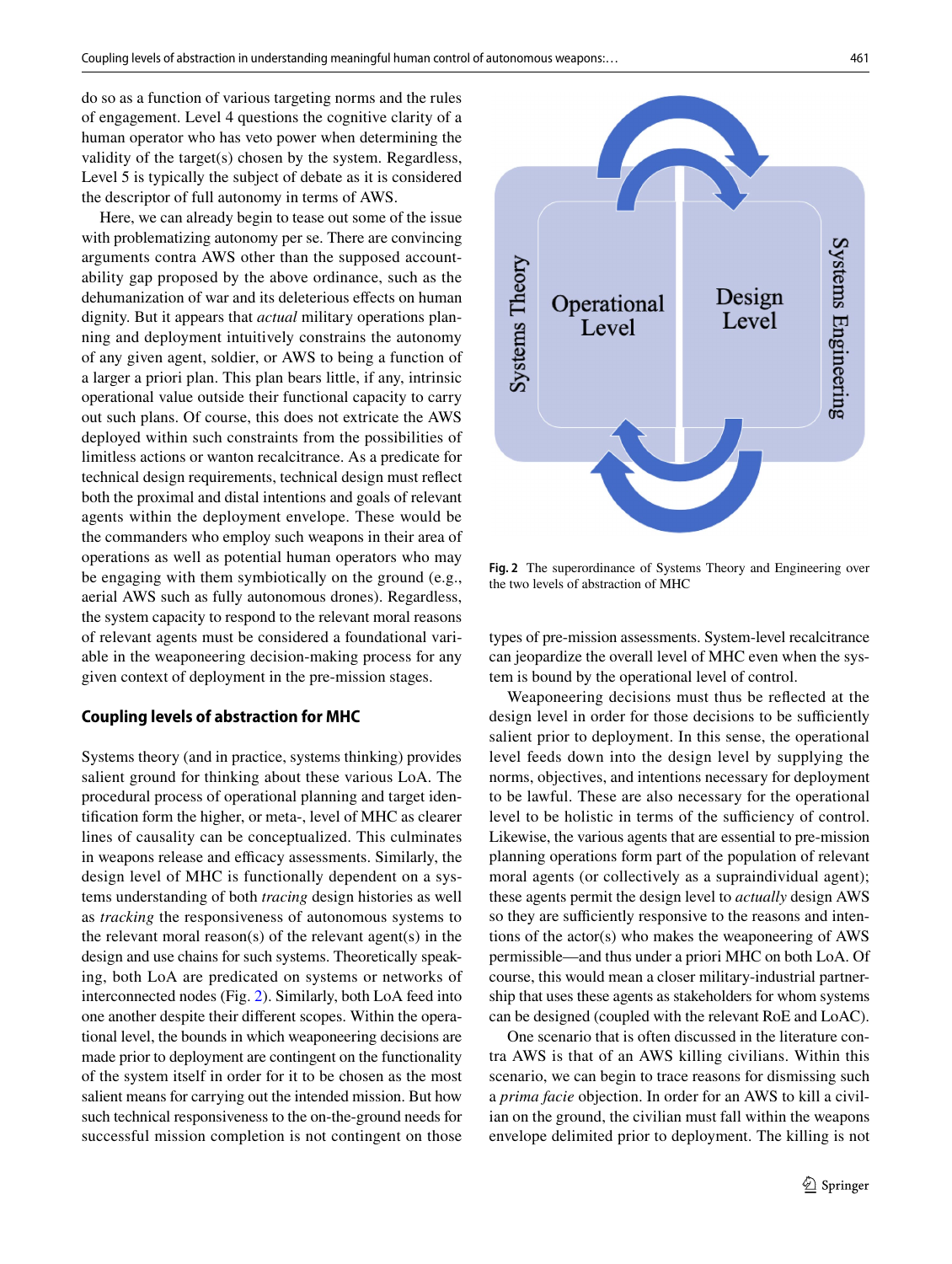*mala in se* to the extent that collateral damage assessments are agreed upon pre-deployment under existing norms for proportionality. To some degree, the killing of civilians is not necessarily equivocal to recalcitrance as it can be traced back to the briefng information. If we imagine that an AWS kills civilians disproportionately even within the weapons envelope and even against explicitly acceptable damages determined in pre-planning, this can be construed as technical recalcitrance. This is because it can be traced back to the relevant agents within the design and use histories of the AWS to determine whether the system was designed in such a way as to be maximally responsive to the relevant intentions of those agents.

If such is shown to not be the case, then the AWS was under MHC. It is thus not a viable option for weaponeering decisions and its deployment was unlawful overall (this is a good vector for thinking about ban criteria). If relevant agents such as designers and users (commanders, AWS designers/programmers, proportionality specialists, etc.) are capable of understanding the capabilities and consequences of the system, then they may be said to be in possession of MHC. They have MHC both in their weaponeering decisions on the operational level, as well as in design decisions at the design level. Divorcing one level from the other leaves open vectors from which accountability gaps can arise.

Systems engineering can be understood as the design and application of both of these levels of MHC. It seems (and perhaps is) more appropriate to speak of systems engineering in terms of the design level, given its explicit focus on building autonomous systems responsibly in a holistic and anticipatory way—particularly in alignment with the values of stakeholders. But the operational level is necessary for that reason. As mentioned above, all of the agents within the complex network distributed across the process of military target acquisition and deployment are relevant moral ones. They are all part of the larger system within which the AWS exists. Likewise, the AWS themselves are embedded in the larger sociotechnical network of operations involving those human agents. In order for these human agents to make salient and hopefully lawful decisions in terms of weaponeering, whether early on or throughout the development cycle, their needs must be analyzed and elicited. This step is critical. At the same time, the entirety of the lifecycle of the system as relates explicitly to those weaponeering decisions must be kept in mind. The system is not a discrete technological artifact divorced from its use-context. To put it more simply, AWS should not be built and marketed as a discrete and novel weapons platform. Designers and experts who plan operations must be part of the design teams to weaponeer the design decisions themselves.

Many of the technical issues presented as *mala in se* against the development of AWS, such as increased autonomy (particularly level 5 as in Fig. [1](#page-5-0)) or the targeting of civilians, are only problematic if decoupled from responsible design, actual military planning, and actual operations practices. When these are taken into account, the augmentation of autonomy is necessarily constrained by many—if not all º of these processes. In certain cases, autonomy can increase rather than decrease the ability to have MHC. If these systems are designed so as to be maximally sensitive to the relevant moral reasons of the relevant moral agent(s), then they likewise augment MHC rather than lessen it. Mecacci and Santoni de Sio ([2019\)](#page-9-6) demonstrate this seemingly paradoxical paradigm nicely with autonomous vehicles. The marriage of both LoA, then, is teleological towards systemic synergism. In avoiding component friction, it subsequently avoids the unreliability of the design and deployment of AWS.

For systems engineering practices to successfully optimize equifnality across various levels of nesting, complexity has to be modeled as a function—one of not only the technical architecture of a system, but also the logical human organization of data (i.e., planning, target data, proportionality assessments, geography, etc.). Given the volume and quality of the data, variables, and components across technical and human spheres, systems may become increasingly complex over time. Much of this can be addressed through the design and development of smarter control algorithms and environmental systems analyses. Tools such as system architecture modeling, verifcation and learning simulations, and statistical or reliability analyses along with formal decision-making psychology can all be levied to understand the covariance between technical design and human operations.

Divorcing the operational level from design leaves design impotent and potentially recalcitrant. Divorcing the design level from operations leaves operations with an opaque and nebulous lethal tool that may result in poor (if not unlawful) weaponeering decisions. We can think about systems and, more specifcally, these various levels of abstraction as co-constituting one another. This permits their inherent complexity to be modeled more easily. As a consequence, we can design *for* complexity rather than leaving design decisions ad hoc afterthoughts. Doing this allows for the tracing of clearer lines of emergent behaviors and boundaries—provided that systems thinking is employed at all levels of nesting.

# **Limitations and areas for future research**

There is at least one notable limitation on this multi-tiered approach: dynamic engagements of AWS in situ rather than purely pre-programmed engagements pose greater challenges. This is particularly true of ground-based AWS in comparison to aerial ones. Ground-based AWS can find themselves (and perhaps most often will) in dynamic and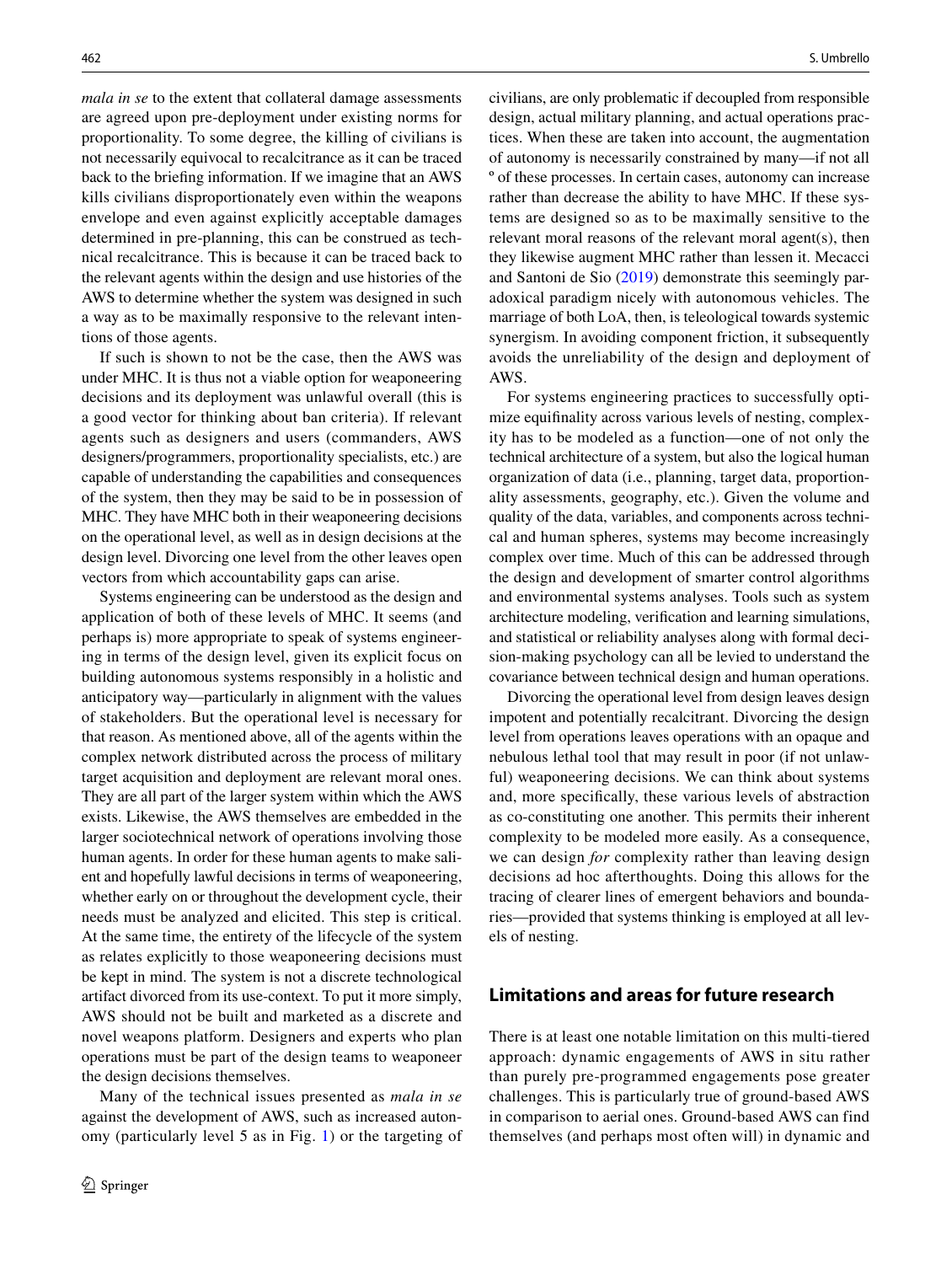changing engagement scenarios even within the weapon's envelope. Their ability to adhere to the pre-determined mission and targets while also adapting to changing scenarios gives rise to both technical and ethical issues. Given the decisions and identification that emerges from dynamic war theatres and their proximity (and thus finer grained situational input) to targets, such type of groundbased systems appear to take on more moral agency. In these cases, the operational level may be insufficient for grounding MHC in such cases. Still, the design level can provide possible ways to ensure sufficient control.

Systems can be designed to be maximally responsive to the largest set of moral reasons and intentions of the relevant agents (in this case, perhaps the commanding officer on the ground alongside the AWS and/or the commander supervising the mission/engagement). The recalcitrance of such systems can then be tracked and traced back to these individuals, along with the designers who engineered the autonomous systems. Elands et al. ([2019](#page-9-5)) provide one model route for the design level in conceptualizing exactly how more in situ operations can take place and remain under MHC. Likewise, there are developments on advanced intelligent systems (e.g., in the domain of cyber physical systems, Artificial General Intelligence, and AI safety) that explore how systems can be (technically) self-aware, have hybrid AI, and be oriented towards a well-specified objective, utility function, or goal formulated by humans (Aliman, [2020](#page-8-2)). An important consequence of this research is that the objective, utility, or value function is not part of the design of the system [orthogonality between goal and intelligence] (Aliman, [2020](#page-8-2)).

Either way, this limitation shows a further nuance that resists arguments for a blanket ban on (fully)AWS: the difference between aerial (fully)AWS and ground-based (fully)AWS. The operational level seems to tokenize the agent who is in direct operational control of the engagement, stripping them of most (if not all) relevant levels of autonomy necessary for moral responsibility. For this reason, the substitution of such human agents in aerial engagements appears benign. For a ban on (fully)AWS to be effective, then, it seems that targeting autonomy per se is not the right strategy. Instead, a more effective route would involve targeting various specific types of AWS and differentiating them (i.e., ground, aerial, naval AWS). Of course, this risks over-specification and leaves open the possibility of circumventing very specific designations and criteria for banned systems. However, it should not discount the above criticism. Rather, it should rather wrestle with it head on in order to ensure more robust policy-making.

#### **Conclusions**

This paper uses systems thinking and systems engineering as conceptual tools to frame the commonalities between two diferent levels of abstraction in understanding the meaningful human control of autonomous weapons systems. It argues that with AWS in particular, both LoA are necessary to achieve MHC. If this coupling is successful, the result would be increased levels of autonomy. Increased autonomy is often seen as problematic, lying at the core of the rationale for a ban on those types of AWS. But this perception is fawed and perhaps entirely dismissible. Autonomy per se, whether of humans or the AWS, is necessarily constrained by military operations planning and the co-construction of these systems with their relevant moral stakeholders. As long as the strict conditions are met across LoA, then increasing the autonomy of AWS to what is traditionally called 'full' autonomy is not problematic. Such an increase in autonomy can conceivably increase MHC as well.

**Acknowledgements** I would like to thank Maurizio Balistreri who provided useful comments on an earlier draft. The views in this paper are those of the author alone and do not represent those of the Institute for Ethics and Emerging Technologies.

**Funding** Open access funding provided by Università degli Studi di Torino within the CRUI-CARE Agreement. The author received no funding for this research.

#### **Declarations**

**Conflict of interest** The author declares no confict of interest.

**Open Access** This article is licensed under a Creative Commons Attribution 4.0 International License, which permits use, sharing, adaptation, distribution and reproduction in any medium or format, as long as you give appropriate credit to the original author(s) and the source, provide a link to the Creative Commons licence, and indicate if changes were made. The images or other third party material in this article are included in the article's Creative Commons licence, unless indicated otherwise in a credit line to the material. If material is not included in the article's Creative Commons licence and your intended use is not permitted by statutory regulation or exceeds the permitted use, you will need to obtain permission directly from the copyright holder. To view a copy of this licence, visit<http://creativecommons.org/licenses/by/4.0/>.

## **References**

- <span id="page-8-1"></span>Adams, K. M., Hester, P. T., Bradley, J. M., Meyers, T. J., & Keating, C. B. (2014). Systems theory as the foundation for understanding systems. *Systems Engineering, 17*(1), 112–123.
- <span id="page-8-2"></span>Aliman, N. M. (2020). Hybrid cognitive-afective strategies for AI safety. Utrecht University. <https://doi.org/10.33540/203>.
- <span id="page-8-0"></span>Arkin, R. C. (2008). Governing lethal behavior: Embedding ethics in a hybrid deliberative/reactive robot architecture part I: